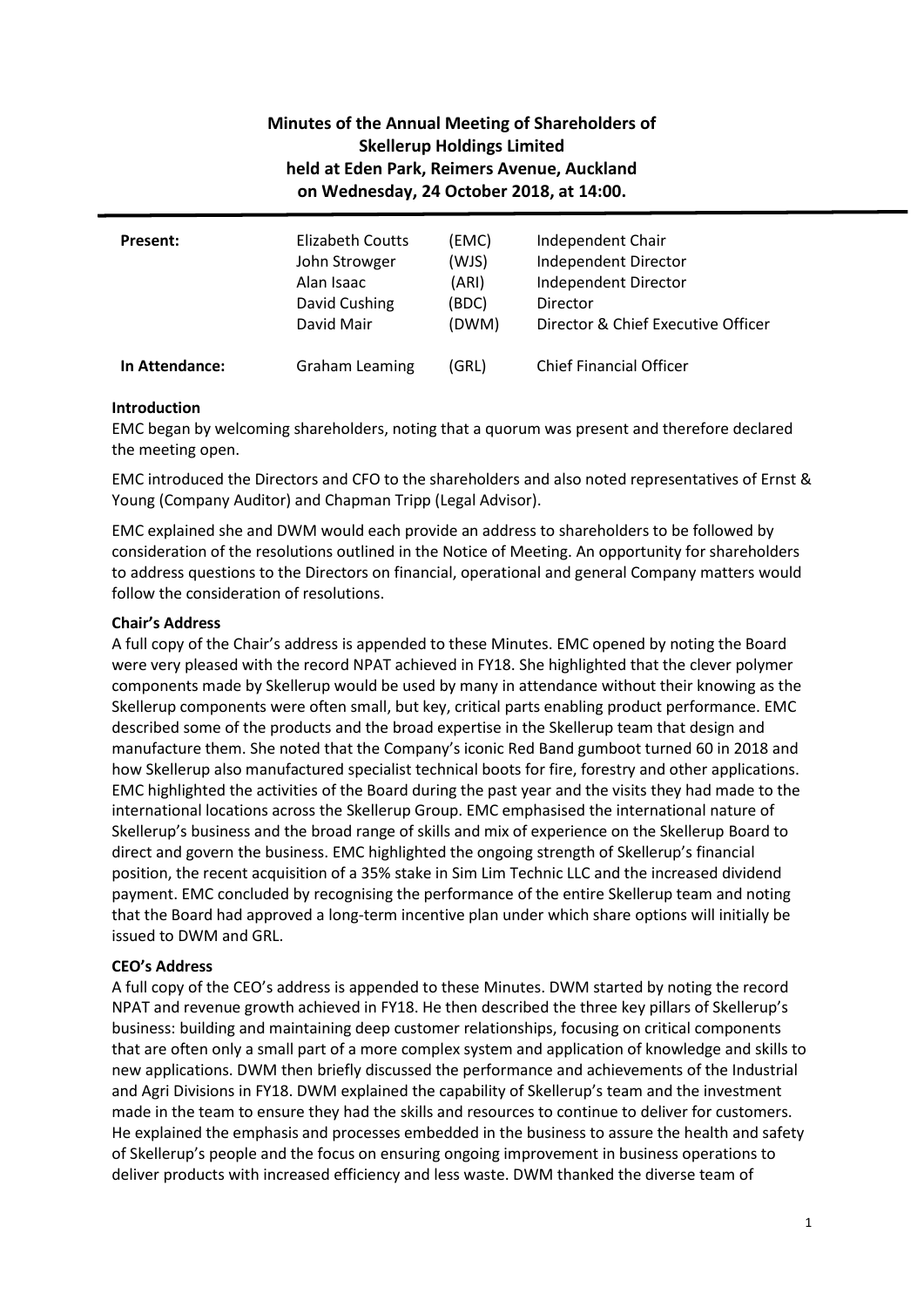Skellerup for their expertise, enthusiasm and commitment and acknowledged the experience and expertise of the Board. He also thanked shareholders for investing in Skellerup, stating Skellerup continued to focus on fundamentals to build on the sound business model of Skellerup. DWM noted that, as reported to the NZX earlier in the day, Q1 earnings were in excess of 10% higher than the prior comparative period. He further noted that the Board expect an improvement in profitability in FY19 with increased earnings in our Industrial Division offsetting recent softening in international dairy markets and the uncertainty surrounding international trade.

### **Re-election of Directors**

EMC moved to the resolution to re-elect Alan Isaac as a Director.

EMC noted that in accordance with the Company's Constitution, ARI was retiring and being eligible, offered himself for re-election. She noted the Board unanimously supported the re-election of ARI. EMC then invited ARI to speak in support of his re-election.

ARI introduced himself highlighting that in addition to his professional qualification as a chartered accountant he had extensive commercial experience having previously lead KPMG NZ for an extensive period, plus leading NZ and International Cricket. He also noted he had been associated as a director of three successful IPOs (Scales, Fliway and Oceania) over the past three years.

EMC moved that ARI be re-elected as a Director of Skellerup.

EMC called for any questions. No questions were received from shareholders in respect to the motion. EMC asked for a show of hands which were all in favour of the motion. EMC declared the motion carried.

EMC moved to the resolution to re-elect John Strowger as a Director.

EMC noted that in accordance with the Company's Constitution, WJS was retiring and being eligible, offered himself for re-election. She noted the Board unanimously supported the re-election of WJS. EMC then invited WJS to speak in support of his re-election.

WJS introduced himself noting that in addition to working as a commercial lawyer and a director of Skellerup he was a director for a large group of private companies. He noted that in his 3.5 years on the Board the good results achieved by Skellerup were due to the work of management and people in the business who he noted worked incredibly hard. WJS noted that he also served as the Chair of the Board Health & Safety Committee and the importance of this function given the inherent risk associated with a manufacturing business. WJS noted the significant growth in emphasis on compliance activities for management and Boards and the importance of ensuring a focus on balancing with the objective to deliver profits for shareholders.

EMC moved that WJS be re-elected as a Director of Skellerup.

EMC called for any questions. No questions were received from shareholders in respect to the motion. EMC asked for a show of hands which were all in favour of the motion. EMC declared the motion carried.

### **Appointment of Auditors**

EMC advised that Pursuant to Section 200 of the Companies Act 1993, Ernst & Young are automatically reappointed as auditors for the ensuing year.

EMC explained that the proposed ordinary resolution is required to authorise the Directors to fix the auditors' remuneration pursuant to section 197(a) of the Companies Act 1993.

EMC moved that the Directors be authorised to fix the remuneration of the auditors for the year ending 30 June 2019.